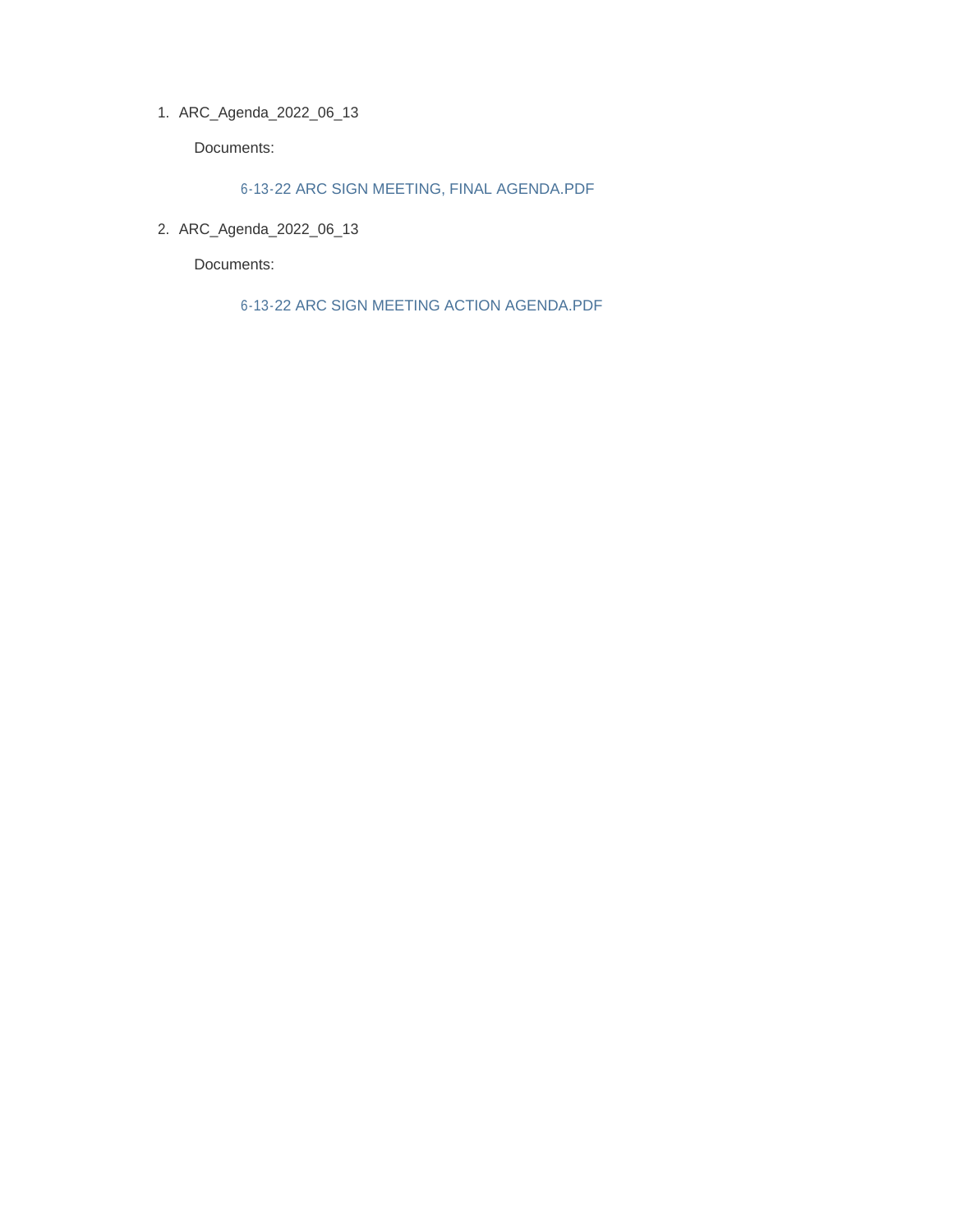# **ARCHITECTURAL REVIEW COMMITTEE FINAL AGENDA Sign Subcommittee Meeting Monday, June 13, 2022 10:30am**

# **Zoom Virtual Meeting Webinar ID: 899 5791 5018 Password: 2433004**

Please click the link below to join the webinar: [https://greenwichct.zoom.us/j/89957915018?pwd=S3VHWWtWakpxM1Q0N2oyanZOQ](https://greenwichct.zoom.us/j/89957915018?pwd=S3VHWWtWakpxM1Q0N2oyanZOQXNxdz09) XNxdz09

Or iPhone one-tap: US: +16465189805,,89957915018#,,1#,2433004# or 8778535257,,89957915018#,,1#,2433004# (Toll Free)

Or Telephone:Dial(for higher quality, dial a number based on your current location): US: +1 646 518 9805 or 877 853 5257 (Toll Free) or 888 475 4499 (Toll Free) or 833 548 0276 (Toll Free) or 833 548 0282 (Toll Free)

### **I. Sign/Awning Reviews:**

- **1. Constantino's, 699 West Putnam; Application PLPZ202200090** for Sign/Awning review for **two façade signs and awnings** on a property located at 699 West Putnam Avenue in the LB zone. Reviewed at 4-18-22 meeting. (*Members present: Hein, Brake-Smith, Cohen*) **View revised plans [here](https://www.greenwichct.gov/DocumentCenter/View/31281/699-WPA---PLPZ-202200090-revised-). View initial application [here.](https://www.greenwichct.gov/DocumentCenter/View/30547/ARC-SA-699-WEST-PUTNAM-AVENUE-GREENWICH-CT-PLPZ202200090)**
- **2. La Ligne, 229 Greenwich Avenue, Application PLPZ202200242** for a Sign/Awning review for **one façade sign** on a property at 229 Greenwich Avenue in the CGBR zone. **View application [here](https://www.greenwichct.gov/DocumentCenter/View/31283/229-Greenwich-Avenue---PLPZ-202200242).**
- **3. Sutton Land LLC, 315 Greenwich Avenue PLPZ 2022 00243** for a Sign/Awning review for **one new awning with signage** on a property located at 315 Greenwich Avenue in the CGBR zone. **View application [here](https://www.greenwichct.gov/DocumentCenter/View/31284/315-Greenwich-Avenue---PLPZ202200243).**
- **4. M+T Bank, 410 Greenwich Ave. PLPZ 2022 00257** for a Sign/Awning review for **two new façade signs** on a property located at 410 Greenwich Avenue in the CGBR zone. **View application [here](https://www.greenwichct.gov/DocumentCenter/View/31462/410-Gwich-M_T-Bank-PLPZ202200257).**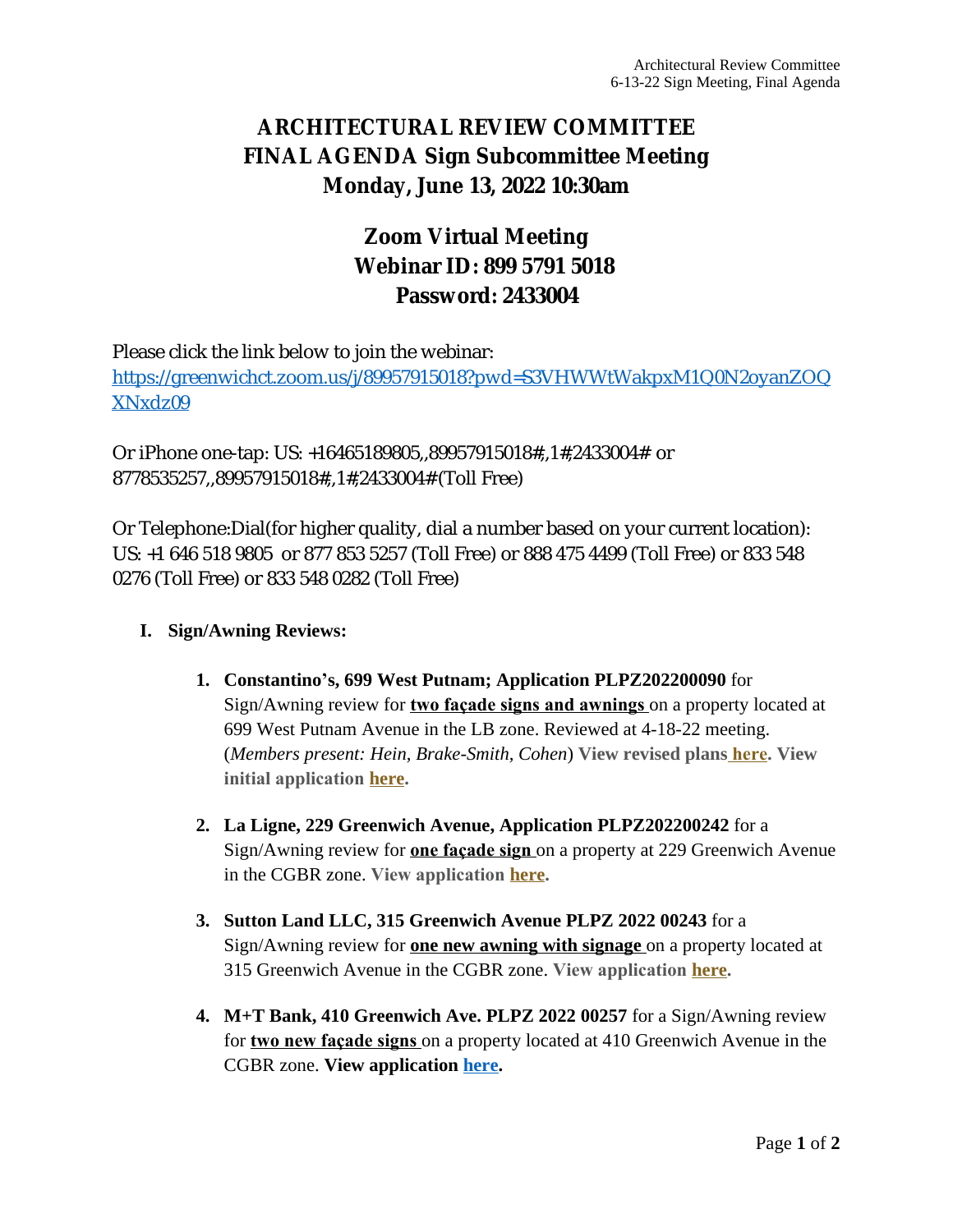**5. M+T Bank, 1155 East Putnam Ave. Application PLPZ202200281** for a Sign/Awning review for **façade sign, sign on existing freestanding pylon, and directional sign** on a property located at 1155 East Putnam Avenue in the LB zone. **View application [here.](https://www.greenwichct.gov/DocumentCenter/View/31463/1155-EPA-M-T-Bank-PLPZ202200281)**

### **II. Committee Business:**

**1.** Any Business.

*The Town complies with all applicable federal and state laws regarding non-discrimination, equal opportunity, affirmative action, and providing reasonable accommodations for persons with disabilities. If you require an accommodation to participate, please contact the Commissioner of Human Services at 203-622-3800 or [demetria.nelson@greenwichct.org](mailto:demetria.nelson@greenwichct.org) as soon as possible in advance of the event.*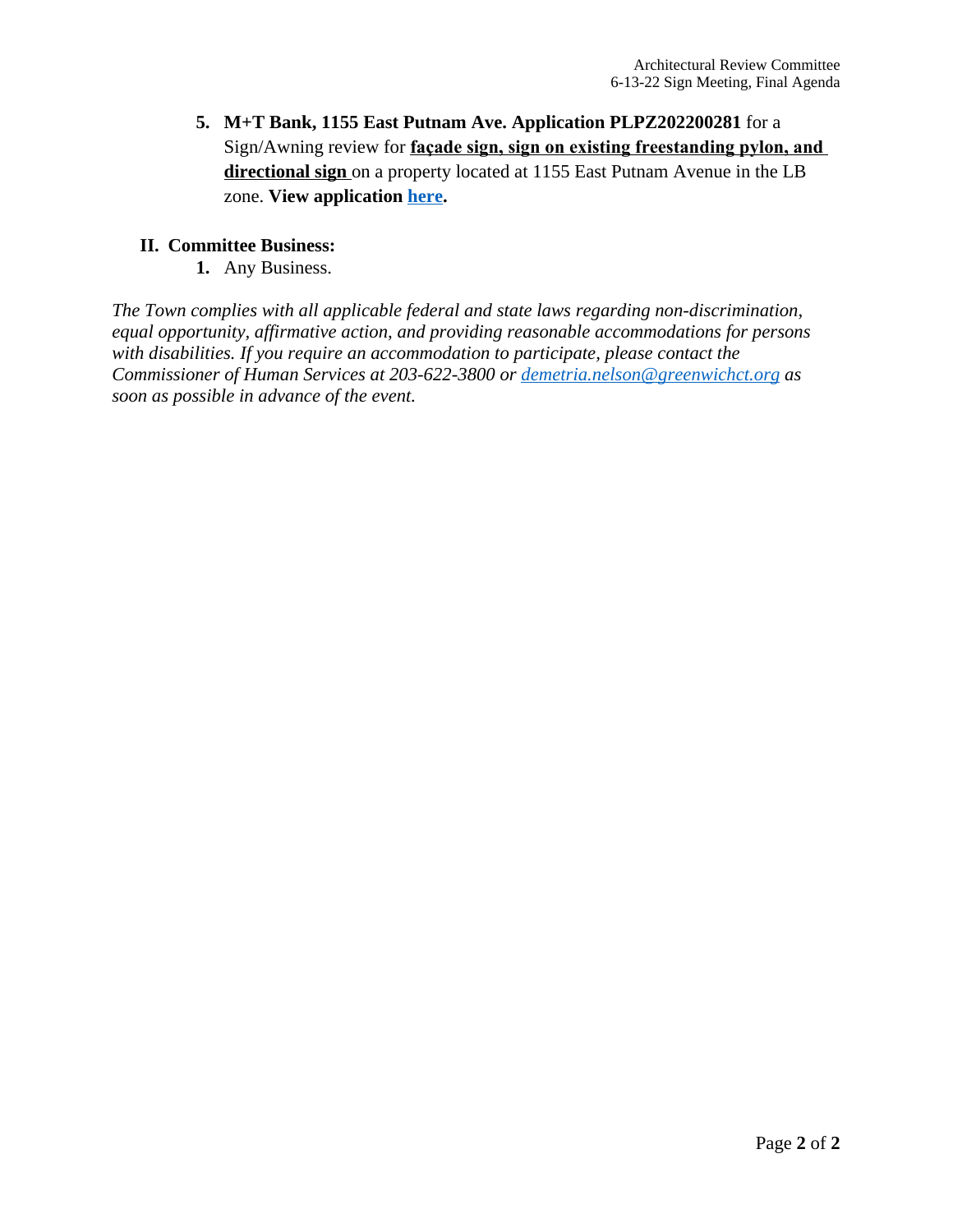### **ARCHITECTURAL REVIEW COMMITTEE ACTION AGENDA Sign Subcommittee Meeting Monday, June 13, 2022 10:30am – 11:33am**

# **Zoom Virtual Meeting Webinar ID: 899 5791 5018 Password: 2433004**

### *\*audio/ transcript of this meeting are not available\**

Attendance: Richard Hein, Chairperson; Rhonda Cohen Staff: Marisa Anastasio, Senior Planner; Bianca Dygert, Planner II

#### **I. Sign/Awning Reviews:**

**1. Constantino's, 699 West Putnam; Application PLPZ202200090** for Sign/Awning review for **two façade signs and awnings** on a property located at 699 West Putnam Avenue in the LB zone. Reviewed at 4-18-22 meeting. (*Members present: Hein, Brake-Smith, Cohen*) **View revised plans [here](https://www.greenwichct.gov/DocumentCenter/View/31281/699-WPA---PLPZ-202200090-revised-). View initial application [here.](https://www.greenwichct.gov/DocumentCenter/View/30547/ARC-SA-699-WEST-PUTNAM-AVENUE-GREENWICH-CT-PLPZ202200090)**

*Decision Status:* **Electronic Resubmission (email updated plans to [Marisa.Anastasio@greenwichct.org\)](mailto:manastasio@greenwichct.org)** *[Motion:](mailto:manastasio@greenwichct.org)* **[Cohen](mailto:manastasio@greenwichct.org)** *[Second:](mailto:manastasio@greenwichct.org)* **[Hein](mailto:manastasio@greenwichct.org)** *[Vote: 2-0](mailto:manastasio@greenwichct.org)*

**[The applicant to submit updated plans to reflect the following:](mailto:manastasio@greenwichct.org)**

- **A. [Provide additional photos of the building \(all elevations\) and the](mailto:manastasio@greenwichct.org)  [surrounding area to provide context.](mailto:manastasio@greenwichct.org)**
- **B. "[Constantino](mailto:manastasio@greenwichct.org)'s Pizza [and Ice Cream](mailto:manastasio@greenwichct.org)" signs:**
	- **o [Eliminate the two centermost signs \(keep the 2 signs on the](mailto:manastasio@greenwichct.org)  [right and left sides of building\);](mailto:manastasio@greenwichct.org)**
	- **o [Add space between](mailto:manastasio@greenwichct.org) "[Constantino](mailto:manastasio@greenwichct.org)'s" [and the tag line](mailto:manastasio@greenwichct.org) "[Pizza](mailto:manastasio@greenwichct.org)  [and Ice Cream](mailto:manastasio@greenwichct.org)" [below it to add](mailto:manastasio@greenwichct.org) "air" [for better readability;](mailto:manastasio@greenwichct.org)**
	- **o [Both signs shall match each other so plans must show the same](mailto:manastasio@greenwichct.org) [colors / dimensions / kerning for each.](mailto:manastasio@greenwichct.org)**
- **C. [Gable signage:](mailto:manastasio@greenwichct.org)**
	- **o [Eliminate pink border around gable;](mailto:manastasio@greenwichct.org)**
	- **o [Logo \(sizing and colors, etc](mailto:manastasio@greenwichct.org)[…](mailto:manastasio@greenwichct.org)) [is approved as shown.](mailto:manastasio@greenwichct.org)**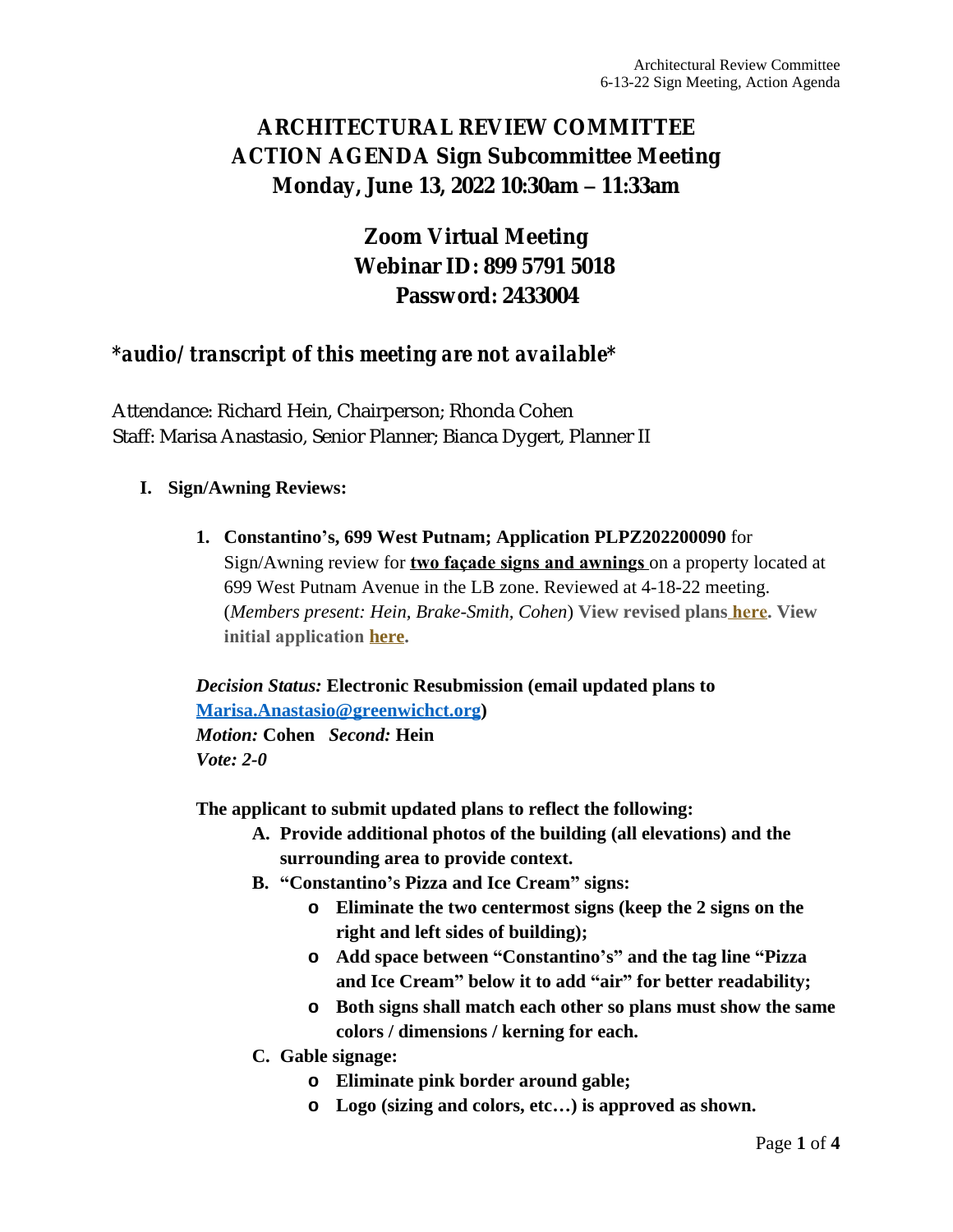- **D. Decals:**
	- **o Any proposed decals on windows/ doors shall be submitted on a mechanical plan indicating placement, color, point size, and font.**
- **E. Lighting:**
	- **o ARC strongly recommends updating fixtures to something more charming, such as white goosenecks. Any proposed lighting fixtures must be reviewed by ARC – applicant to submit cut sheets and rendering(s).**
- **F. Service and Main Entrance Doors:**
	- **o ARC strongly recommends updating these two doors as follows: service entrance and main entrance should match each other; door style should enhance the brand with a focus on charm, playfulness, and creating a memorable architectural element. Any proposed update shall be submitted to ARC via [Exterior Alteration application](https://www.greenwichct.gov/DocumentCenter/View/29504/ARC-Exterior-Alteration-2022) with spec sheets of door(s) and proposed color provided.**
- **G. Landscaping:**
	- **o The applicant added planters to the plans based on ARC's previous recommendation. ARC strongly encourages the applicant to further enhance the greenscape / landscaping on site / along the street and to consider adding benches. ARC finds that this would benefit both the streetscape and the business itself by creating a park like setting / destination spot. P+Z's Greenscape Committee will review plans and offer advice and Tree Conservancy may provide trees / plantings gratis. Reach out to [Jacalyn.Pruitt@greenwichct.org](mailto:Jacalyn.Pruitt@greenwichct.org) for information on Greenscape meetings.**
- **2. La Ligne, 229 Greenwich Avenue, Application PLPZ202200242** for a Sign/Awning review for **one façade sign** on a property at 229 Greenwich Avenue in the CGBR zone. **View application [here](https://www.greenwichct.gov/DocumentCenter/View/31283/229-Greenwich-Avenue---PLPZ-202200242).**

*Decision Status:* **Approved as submitted (contact [Marisa.Anastasio@greenwichct.org](mailto:Marisa.Anastasio@greenwichct.org) , or attend in office counter hours on Tuesdays 9am – 12pm, for endorsement of plans)** *Motion:* **Cohen** *Second:* **Hein** *Vote: 2-0*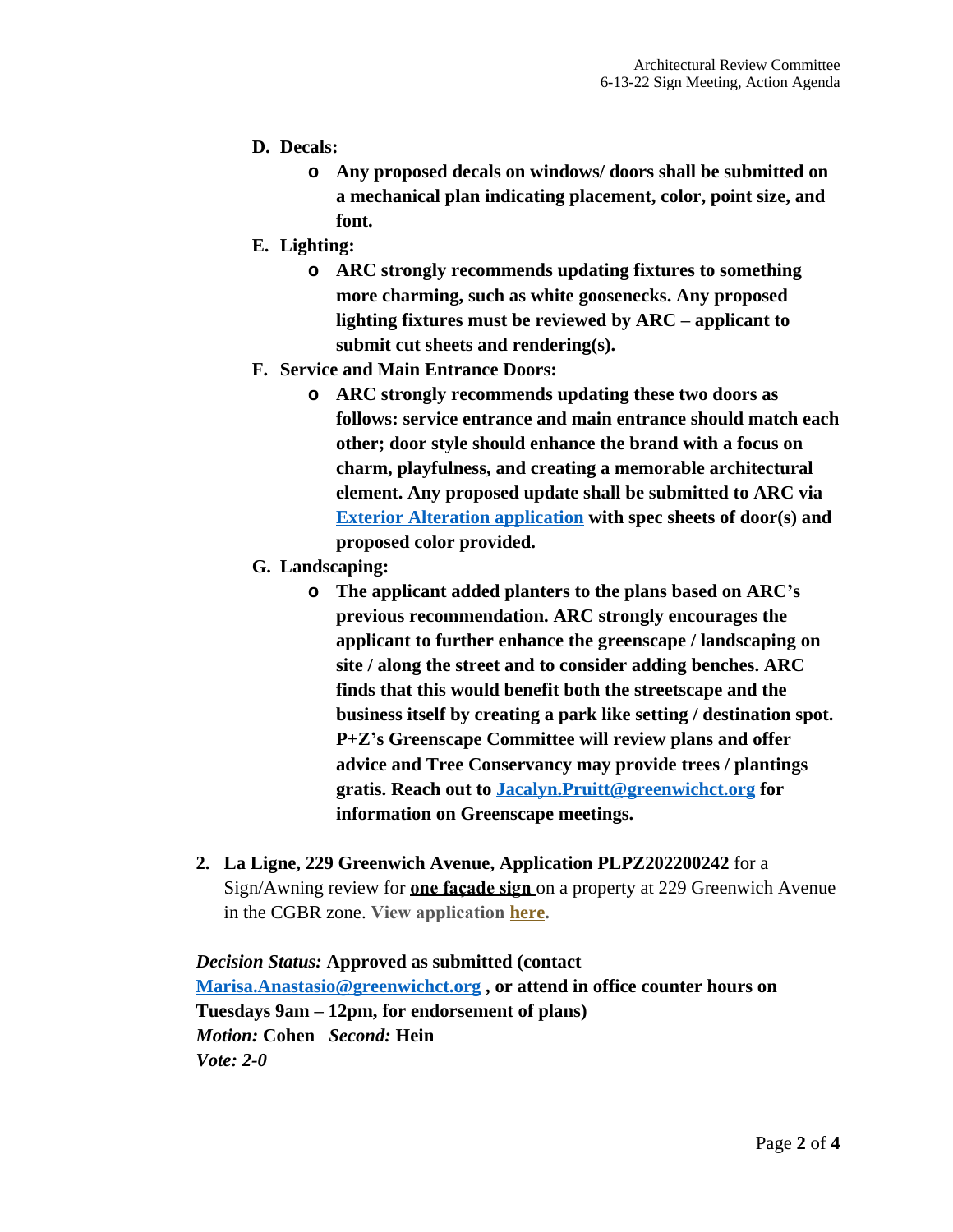**3. Sutton Land LLC, 315 Greenwich Avenue PLPZ 2022 00243** for a Sign/Awning review for **one new awning with signage** on a property located at 315 Greenwich Avenue in the CGBR zone. **View application [here](https://www.greenwichct.gov/DocumentCenter/View/31284/315-Greenwich-Avenue---PLPZ202200243).**

#### *Applicant did not attend, application will be rescheduled*

**4. M+T Bank, 410 Greenwich Ave. PLPZ 2022 00257** for a Sign/Awning review for **two new façade signs** on a property located at 410 Greenwich Avenue in the CGBR zone. **View application [here](https://www.greenwichct.gov/DocumentCenter/View/31462/410-Gwich-M_T-Bank-PLPZ202200257).**

*Decision Status:* **Return to a meeting (email plans to [Marisa.Anastasio@greenwichct.org](mailto:manastasio@greenwichct.org) to be scheduled for a meeting)** *Motion:* **Cohen** *Second:* **Hein** *Vote: 2-0*

**The applicant to submit updated plans to reflect the following:**

- **A. Internal illumination is limited to letters only, per the Town of Greenwich Building Zone Regulations; plans must therefore be updated to eliminate the internal illumination of the green background.**
- **B. Illumination temperature shall be limited to 3500 Kelvin.**
- **C. Both proposed signs to be reduced in size – signs should float and shall be dimensionally shorter than window widths; applicant to submit updated mechanical drawing showing updated dimensions.**
- **D. Any other proposed signs, including door/window decals, must be shown on mechanical plans and submitted for review.**
- **E. Architectural elevations, with signs rendered to scale, shall be submitted. Include rendering of any other signage close to proposed signs.**
- **F. Photos of all elevations of subject building, along with other tenants' signage and adjacent storefronts, shall be submitted for context and as required by the Sign/Awning application checklist.**
- **5. M+T Bank, 1155 East Putnam Ave. Application PLPZ202200281** for a Sign/Awning review for **façade sign, sign on existing freestanding pylon, and directional sign** on a property located at 1155 East Putnam Avenue in the LB zone. **View application [here.](https://www.greenwichct.gov/DocumentCenter/View/31463/1155-EPA-M-T-Bank-PLPZ202200281)**

*Decision Status:* **Return to a meeting (email plans to [Marisa.Anastasio@greenwichct.org](mailto:manastasio@greenwichct.org) to be scheduled for a meeting)** *Motion:* **Cohen** *Second:* **Hein** *Vote: 2-0*